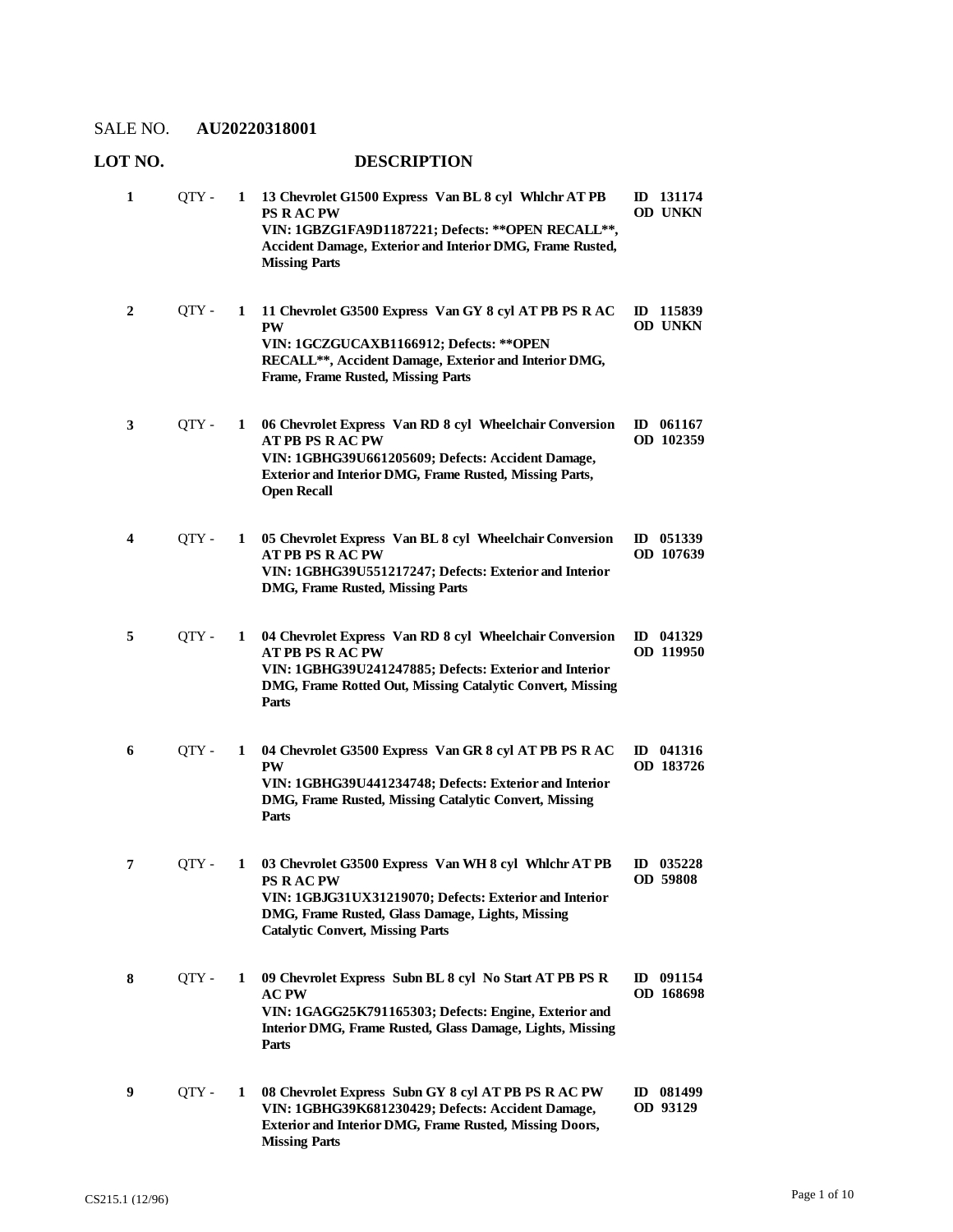#### **LOT NO. DESCRIPTION 08 Chevrolet Uplander Subn GY 6 cyl AT PB PS R AC PW**  QTY - **1 ID 081431 VIN: 1GNDV23W58D184670; Defects: Exterior and Interior DMG, Frame Rusted, Missing Parts OD 200533 10 08 Chevrolet Uplander Subn RD 6 cyl AT PB AC PW**  QTY - **1 ID 081428 VIN: 1GNDV23W68D184516; Defects: Body Damage, Frame Rotted Out, Missing Parts, Undercarriage Rust \*\* CANCELLED \*\* 11 08 Chevrolet Uplander Subn RD 6 cyl AT PB PS R AC PW**  QTY - **1 ID 081428 VIN: 1GNDV23W68D184516; Defects: Body Damage, Frame Rotted Out, Missing Parts, Undercarriage Rust OD 151718 12 07 Chevrolet Express Subn GY 8 cyl AT PB PS R AC PW**  QTY - **1 ID 071540 VIN: 1GAGG25U071205509; Defects: Exterior and Interior DMG, Frame Rusted, Glass Damage, Lights, Missing Catalytic Convert, Missing Parts OD 116130 13 07 Chevrolet Uplander Subn BL 6 cyl AT PB PS R AC PW**  QTY - **1 ID 071739 VIN: 1GNDV23W77D180960; Defects: Exterior and Interior DMG, Frame Rusted, Missing Catalytic Convert, Missing Parts OD 123902 14 06 Chevrolet Express Subn BL 8 cyl AT PB PS R AC PW**  QTY - **1 ID 061529 VIN: 1GAGG25UX61210277; Defects: Body Damage, Frame Rotted Out, Glass Damage, Lights, Missing Catalytic Convert, Missing Parts OD 225331 15 06 Chevrolet Express Subn RD 8 cyl AT PB PS R AC PW**  QTY - **1 ID 061061 VIN: 1GAGG25U761207577; Defects: Body Damage, Frame Rotted Out, Missing Doors, Missing Parts, Missing Seat OD 113277 16 06 Chevrolet Express Subn BL 8 cyl AT PB PS R AC PW**  QTY - **1 ID 061063 VIN: 1GAGG25U161208000; Defects: Body Damage, Frame Rotted Out, Glass Damage, Lights, Missing Catalytic Convert, Missing Parts OD 197428 17 06 Chevrolet Express Subn RD 8 cyl AT PB PS R AC PW**  QTY - **1 ID 061097 VIN: 1GAHG39U061208509; Defects: Body Damage, Brake Lines, Brakes, Catalytic Converter, Frame Rotted Out, Missing Parts, Undercarriage Rust OD 171301 18 05 Chevrolet Express Subn GY 8 cyl AT PB PS R AC PW**  QTY - **1 ID 051285 VIN: 1GAGG25U151198289; Defects: Body Damage, Frame Rotted Out, Glass Damage, Lights, Missing Catalytic Convert, Missing Parts, Undercarriage Rust OD 111604 19 05 Chevrolet Express Subn GR 8 cyl AT PB PS R AC PW**  QTY - **1 ID 051289 VIN: 1GAGG25U751199639; Defects: Body Damage, Frame Rotted Out, Glass Damage, Lights, Missing Parts OD 122002 20**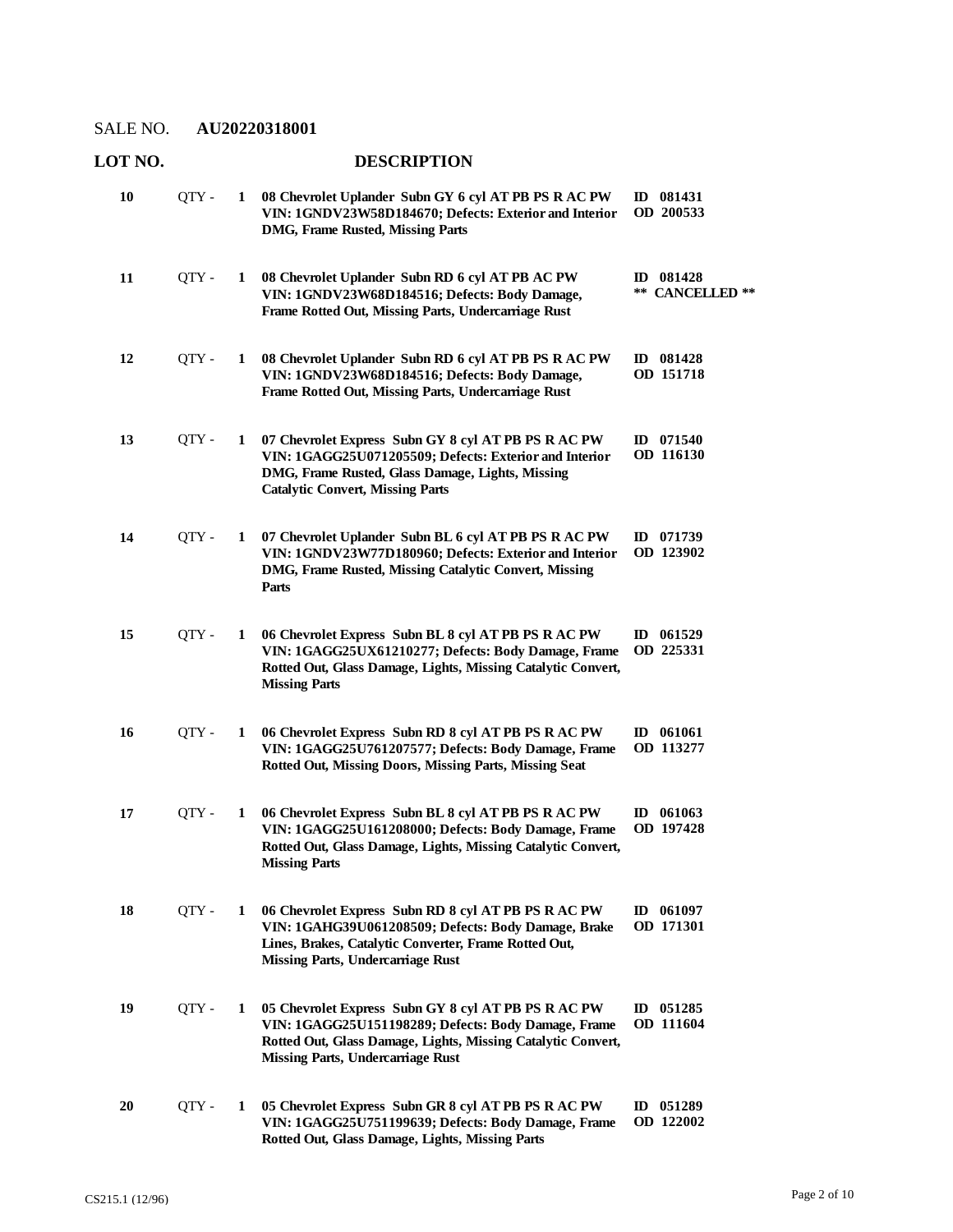#### **LOT NO. DESCRIPTION 05 Chevrolet Express Subn GY 8 cyl AT PB PS R AC PW**  QTY - **1 ID 051294 VIN: 1GAGG25U051199756; Defects: Body Damage, Frame Rotted Out, Glass Damage, Lights, Missing Keys, Missing Parts OD 224800 21 05 Chevrolet Express Subn GY 6 cyl AT PB PS R AC PW**  QTY - **1 ID 051224 VIN: 1GNFG15X251210142; Defects: Body Damage, Frame Rusted, Glass Damage, Missing Parts OD 217739 22 05 Chevrolet Express Subn GY 8 cyl AT PB PS R AC PW**  QTY - **1 ID 051226 VIN: 1GNFG15X251209749; Defects: Body Damage, Frame Rusted, Missing Keys, Missing Parts OD 252965 23 05 Chevrolet Express Subn BL 8 cyl AT PB PS R AC PW**  QTY - **1 ID 051244 VIN: 1GAHG39U251205433; Defects: Body Damage, Frame Rotted Out, Glass Damage, Lights, Missing Catalytic Convert, Missing Parts, Undercarriage Rust OD 142907 24 05 Chevrolet Express Subn GY 8 cyl AT PB PS R AC PW**  QTY - **1 ID 051295 VIN: 1GAGG25U151204639; Defects: Body Damage, Frame Rotted Out, Glass Damage, Lights, Missing Parts, Undercarriage Rust OD 179559 25 05 Chevrolet Express Subn BL 8 cyl Wheelchair Conversion**  QTY - **1 ID 051340 AT PB PS R AC PW VIN: 1GBHG39U851216402; Defects: Body Damage, Frame Rotted Out, Missing Keys, Missing Parts, Undercarriage Rust OD 120208 26 05 Chevrolet Astro Subn GY 6 cyl AT PB PS R AC PW**  QTY - **1 ID 051383 VIN: 1GNEL19X45B129445; Defects: Body Damage, Engine, Frame Rotted Out, Glass Damage, Lights, Missing Parts, Undercarriage Rust OD 150844 27 05 Chevrolet Astro Subn WH 6 cyl AT PB PS R AC PW**  QTY - **1 ID 051387 VIN: 1GNEL19X75B129567; Defects: Body Damage, Frame Rotted Out, Missing Parts, Undercarriage Rust OD 143878 28 05 Chevrolet Astro Subn WH 6 cyl AT PB PS R AC PW**  QTY - **1 ID 051388 VIN: 1GNEL19X85B129383; Defects: Body Damage, Frame Rotted Out, Glass Damage, Missing Parts, Undercarriage Rust OD 158729 29 04 Chevrolet G3500 Express Subn RD 8 cyl AT PB PS R AC**  QTY - **1 ID 041117 PW VIN: 1GAHG39U141247705; Defects: Body Damage, Frame Rusted, Glass Damage, Lights, Missing Catalytic Convert, Missing Parts OD 157981 30**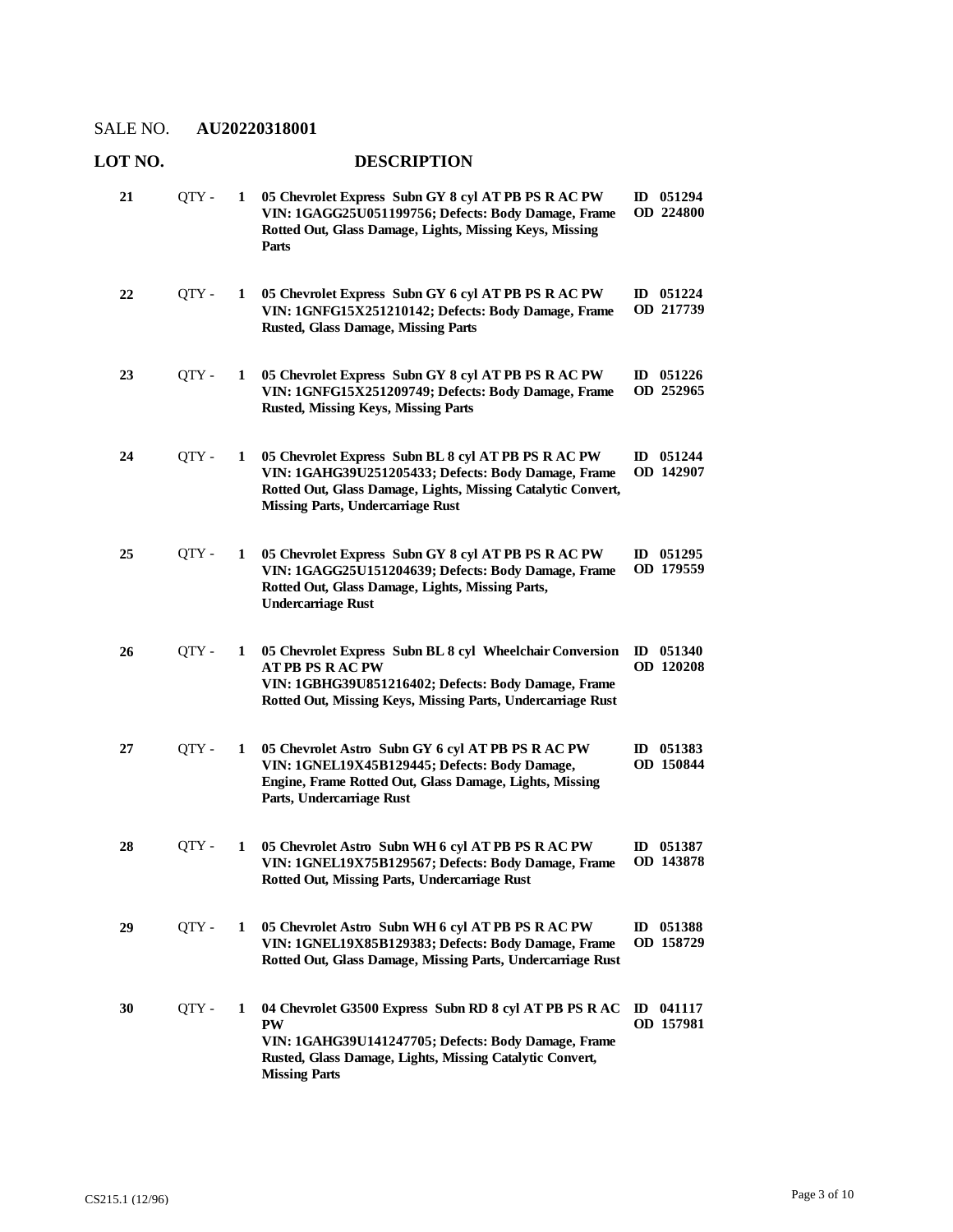| LOT NO. |       |              | <b>DESCRIPTION</b>                                                                                                                                                                               |                                        |
|---------|-------|--------------|--------------------------------------------------------------------------------------------------------------------------------------------------------------------------------------------------|----------------------------------------|
| 31      | QTY - |              | 1 04 Chevrolet Astro Subn TN 6 cyl AT PB PS R AC PW<br>VIN: 1GNEL19X04B129070; Defects: Body Damage, Frame<br><b>Rusted, Missing Parts</b>                                                       | ID 041181<br>OD 165079                 |
| 32      | QTY-  | 1            | 04 Chevrolet Astro Subn TN 6 cyl AT PB PS R AC PW<br>VIN: 1GNEL19X14B129403; Defects: Body Damage, Frame<br><b>Rusted, Missing Parts</b>                                                         | ID 041184<br>OD 151954                 |
| 33      | QTY-  | 1            | 04 Chevrolet Astro Subn RD 6 cyl AT PB PS R AC PW<br>VIN: 1GNEL19X94B129794; Defects: Body Damage, Frame<br>Rusted, Missing Parts, Undercarriage Rust                                            | ID 041187<br>OD 134370                 |
| 34      | QTY-  | $\mathbf{1}$ | 04 Chevrolet G3500 Express Subn BL 8 cyl AT PB PS R AC<br>PW<br>VIN: 1GAHG39U441236911; Defects: Body Damage, Frame<br>Rusted, Glass Damage, Lights, Missing Parts, Undercarriage<br><b>Rust</b> | ID 0441114<br>OD 184676                |
| 35      | QTY-  | 1            | 04 Chevrolet Astro Subn RD 8 cyl AT PB PS R AC PW<br>VIN: 1GNEL19X84B129088; Defects: Body Damage, Frame<br>Rusted, Missing Parts, Undercarriage Rust                                            | ID 041176<br>OD 137734                 |
| 36      | QTY-  | 1            | 04 Chevrolet Astro Subn TN 6 cyl AT PB PS R AC PW<br>VIN: 1GNEL19X84B129060; Defects: Body Damage, Body<br>Rust, Frame Rusted, Missing Parts, Undercarriage Rust                                 | ID 041177<br>OD 153947                 |
| 37      | QTY - | 1            | 04 Chevrolet Astro Subn RD 6 cyl AT PB PS R AC PW<br>VIN: 1GNEL19X94B129097; Defects: Body Damage, Frame<br>Rusted, Missing Parts, Transfer Case, Undercarriage Rust                             | ID 041180<br>OD 110194                 |
| 38      | QTY-  | 1            | 04 Chevrolet Astro Subn RD 6 cyl AT PB PS R AC PW<br>VIN: 1GNEL19X94B129620; Defects: Body Damage, Frame<br>Rusted, Glass Damage, Missing Parts, Undercarriage Rust                              | ID 041191<br>OD 175656                 |
| 39      | QTY - |              | 1 04 Chevrolet Astro Subn RD 6 cyl MOVE TO<br>ROCHESTER 6/15/22 AT PB PS R AC PW<br>VIN: 1GNEL19X04B129277;                                                                                      | ID 041198<br>**<br><b>CANCELLED</b> ** |
| 40      | QTY - | 1            | 04 Chevrolet Astro Subn RD 6 cyl AT PB PS R AC PW<br>VIN: 1GNEL19XX4B129206; Defects: Body Damage, Frame<br>Rusted, Missing Parts, Undercarriage Rust                                            | $ID$ 041200<br>OD 170896               |
| 41      | QTY - | 1            | 04 Chevrolet Astro Subn TN 6 cyl AT PB PS R AC PW<br>VIN: 1GNEL19X84B129169; Defects: Body Damage, Frame,<br>Frame Rotted Out, Missing Parts, Undercarriage Rust                                 | ID 041194<br>OD 177224                 |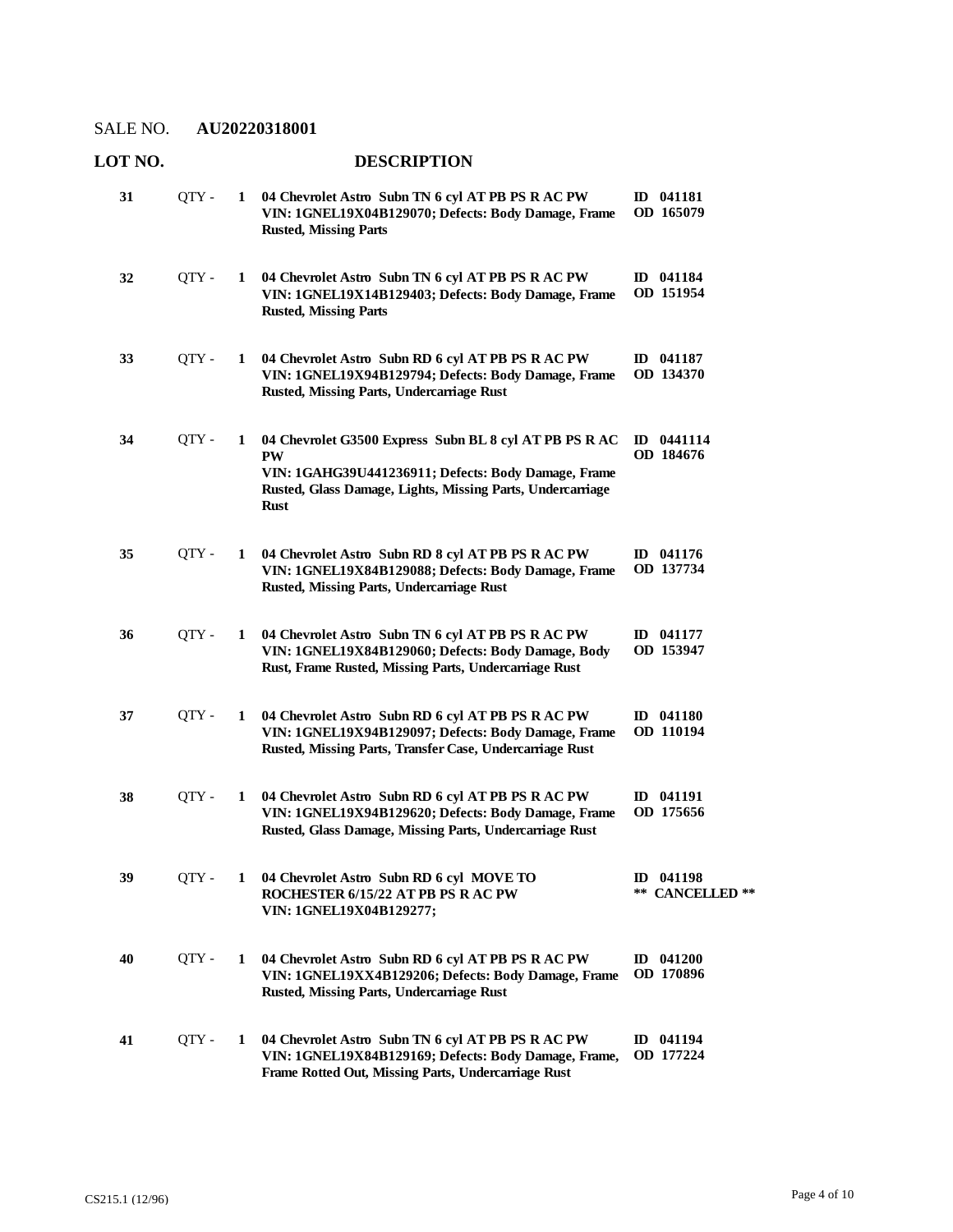| <b>LOT NO.</b> |       |   | <b>DESCRIPTION</b>                                                                                                                                                                                                    |                               |
|----------------|-------|---|-----------------------------------------------------------------------------------------------------------------------------------------------------------------------------------------------------------------------|-------------------------------|
| 42             | QTY - | 1 | 03 Chevrolet Astro Subn GY 6 cyl AT PB PS R AC PW<br>VIN: 1GNEL19X63B143067; Defects: Body Damage, Frame<br>Rusted, Glass Damage, Lights, Missing Parts, Undercarriage<br><b>Rust</b>                                 | ID 031542<br><b>OD UNKN</b>   |
| 43             | QTY - | 1 | 03 Chevrolet Astro Subn WH 6 cyl AT PB PS R AC PW<br>VIN: 1GNEL19X33B143186; Defects: Body Damage, Frame<br>Rusted, Glass Damage, Lights, Missing Catalytic Convert,<br><b>Missing Parts, Undercarriage Rust</b>      | ID 031538<br>OD 168706        |
| 44             | QTY - | 1 | 03 Chevrolet G3500 Express Subn GR 8 cyl AT PB PS R AC<br><b>PW</b><br>VIN: 1GAHG39U431219959; Defects: Body Damage, Frame<br>Rusted, Missing Parts, Undercarriage Rust                                               | ID 031472<br><b>OD</b> 189168 |
| 45             | QTY - | 1 | 03 Chevrolet Astro Subn WH 6 cyl AT PB PS R AC PW<br>VIN: 1GNEL19X73B142929; Defects: Body Damage, Frame<br>Rusted, Glass Damage, Lights, Missing Parts, Undercarriage<br><b>Rust</b>                                 | ID 031536<br>OD 142086        |
| 46             | QTY - | 1 | 03 Chevrolet G3500 Express Subn GY 8 cyl AT PB PS R AC<br><b>PW</b><br>VIN: 1GAHG35U731226023; Defects: Body Damage, Frame<br>Rusted, Glass Damage, Lights, Missing Keys, Missing Parts,<br><b>Undercarriage Rust</b> | ID 031196<br>OD UNKN          |
| 47             | QTY - | 1 | 03 Chevrolet G2500 Express Subn BL 8 cyl AT PB PS R AC<br><b>PW</b><br>VIN: 1GNGG25U331226041; Defects: Body Damage, Frame<br>Rusted, Glass Damage, Lights, Missing Parts, Undercarriage<br><b>Rust</b>               | $ID$ 031200<br>OD 146856      |
| 48             | QTY - | 1 | 03 Chevrolet G3500 Express Subn RD 8 cyl AT PB PS R AC<br><b>PW</b><br>VIN: 1GAHG35U731226118; Defects: Body Damage, Frame<br>Rusted, Missing Keys, Missing Parts, Undercarriage Rust                                 | ID 031281<br>OD 106246        |
| 49             | QTY - | 1 | 03 Chevrolet G3500 Express Subn GR 8 cyl AT PB PS R AC<br><b>PW</b><br>VIN: 1GAHG35U331226147; Defects: Body Damage, Frame<br>Rusted, Glass Damage, Lights, Missing Keys, Missing Parts,<br><b>Undercarriage Rust</b> | ID 031284<br><b>OD UNKN</b>   |
| 50             | QTY - | 1 | 02 Chevrolet Express Subn WH 8 cyl AT PB PS R AC PW<br>VIN: 1GAHG39U351205389; Defects: Body Damage,<br>Catalytic Converter, Frame Rotted Out, Missing Parts,<br><b>Undercarriage Rust</b>                            | ID 051245<br>OD 171607        |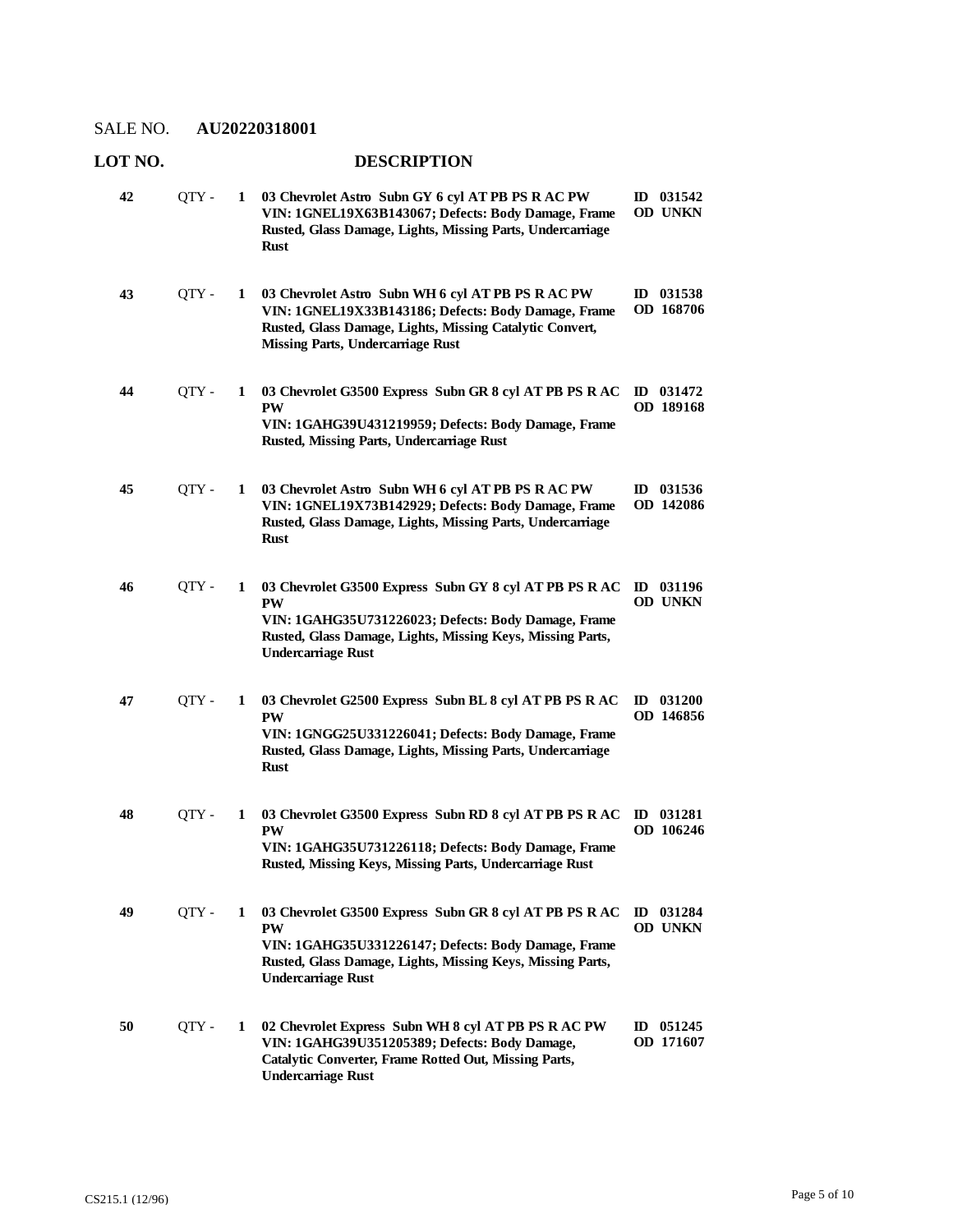| 51 | QTY - | 1 | 01 Chevrolet G3500 Express Subn TN 8 cyl Whichr AT PB<br><b>PS RACPW</b><br>VIN: 1GBHG39R811195881; Defects: Body Damage, Frame<br>Rusted, Missing Parts, Undercarriage Rust                                                           | ID 011280<br><b>OD UNKN</b> |
|----|-------|---|----------------------------------------------------------------------------------------------------------------------------------------------------------------------------------------------------------------------------------------|-----------------------------|
| 52 | OTY - | 1 | 01 Chevrolet G3500 Express Subn TN 8 cyl Whchr AT PB<br><b>PS RACPW</b><br>VIN: 1GBHG39R011197057; Defects: Body Damage, Frame<br>Rusted, Glass Damage, Lights, Missing Catalytic Convert,<br><b>Missing Parts, Undercarriage Rust</b> | ID 011282<br>OD 64162       |
| 53 | QTY - | 1 | 01 Chevrolet G3500 Express Subn BL 8 cyl Whchr AT PB<br><b>PS RACPW</b><br>VIN: 1GAHG39R711224307; Defects: Body Damage, Frame<br>Rusted, Glass Damage, Lights, Missing Keys, Missing Parts,<br><b>Undercarriage Rust</b>              | ID 011385<br><b>OD UNKN</b> |
| 54 | QTY-  | 1 | 18 Chevrolet Malibu 4DSD BK 4 cyl AT PB PS R AC PW<br>VIN: 1G1ZC5ST2JF205443; Defects: ** OPEN RECALL **,<br><b>Accident Damage, Missing Parts</b>                                                                                     | ID 181660<br>OD 1530        |
| 55 | QTY - | 1 | 05 Chrysler Town & Country Subn BL 6 cyl AT PB PS R AC<br><b>PW</b><br>VIN: 1C4GP45R85B378460; Defects: Body Damage, Frame<br>Rotted Out, Missing Parts, Undercarriage Rust                                                            | ID 051476<br>OD 168599      |
| 56 | QTY - | 1 | 05 Chrysler Town & Country Subn BL 6 cyl AT PB PS R AC<br><b>PW</b><br>VIN: 1C4GP45R05B378453; Defects: Body Damage, Frame<br>Rusted, Glass Damage, Missing Parts, Undercarriage Rust                                                  | $ID$ 051481<br>OD 222113    |
| 57 | QTY-  | 1 | 05 Chrysler Town & Country Subn BL 6 cyl AT PB PS R AC<br><b>PW</b><br>VIN: 1C4GP45RX5B388116; Defects: Body Damage, Frame<br>Rotted Out, Glass Damage, Missing Keys, Missing Parts,<br><b>Undercarriage Rust</b>                      | ID 051490<br>OD 133639      |
| 58 | QTY - | 1 | 08 Ford E350 Van WH 8 cyl AT PB PS R AC PW<br>VIN: 1FTSE34L18DB04100; Defects: Accident Damage,<br>Body Damage, Frame Rotted Out, Missing Parts,<br><b>Undercarriage Rust</b>                                                          | ID 085660<br>OD 148202      |
| 59 | QTY - | 1 | 18 Ford Transit Subn GY 6 cyl AT PB PS R AC PW<br>VIN: 1FBZX2XM9JKA72414; Defects: Accident Damage,<br><b>Body Damage, Frame, Frame Rusted</b>                                                                                         | ID 181997<br><b>OD 8180</b> |
| 60 | QTY-  | 1 | 11 Ford Expedition Subn WH 8 cyl AT PB PS R AC PW<br>VIN: 1FMJU1G5XBEF52381; Defects: Accident Damage,<br>Body Damage, Frame Rusted, Missing Parts, Undercarriage<br>Rust                                                              | ID 113543<br>OD UNKN        |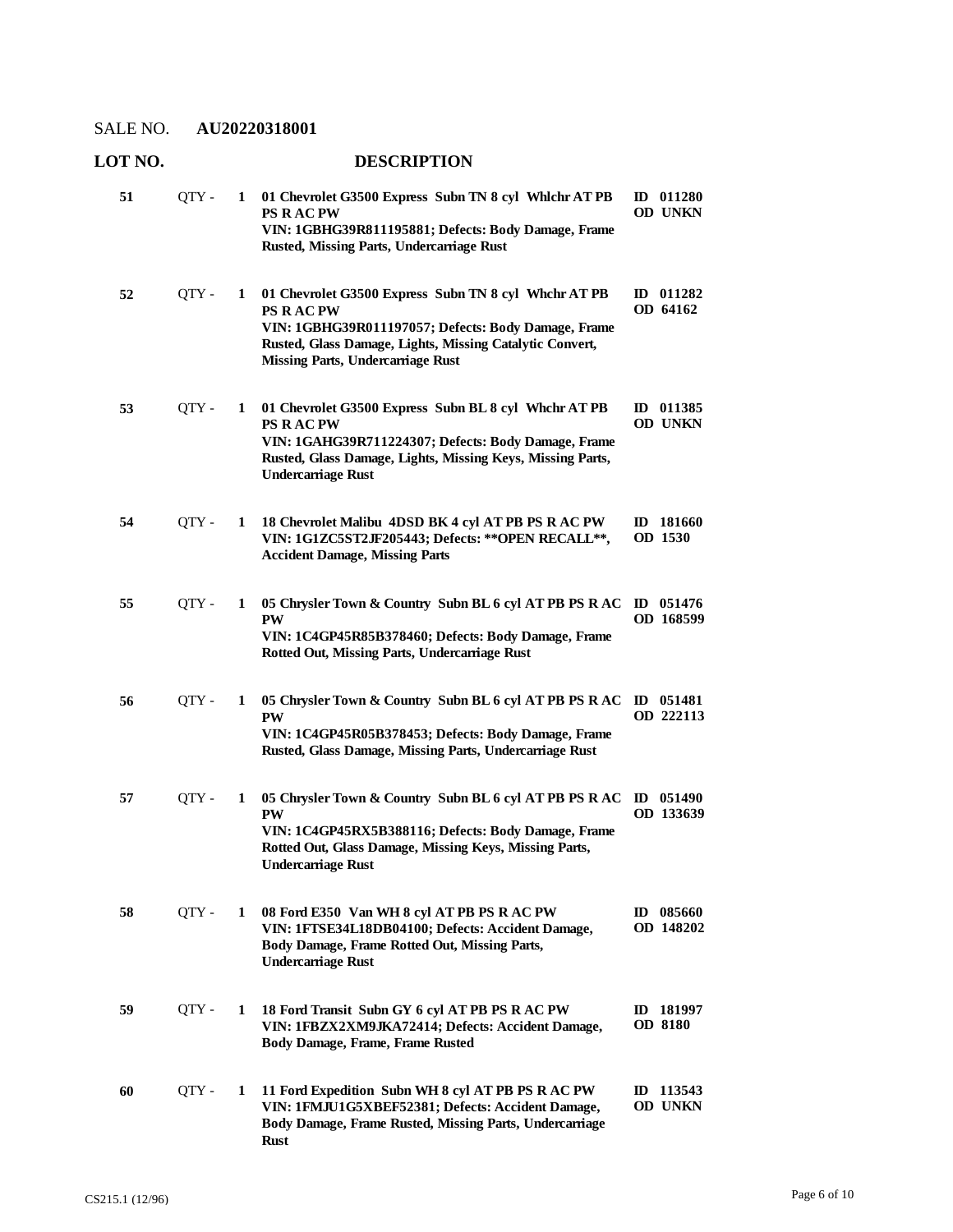| 61 | OTY - | 1 | 08 Ford E350 Subn WH 10 cyl AT PB PS R AC PW<br>VIN: 1FD3E35S88DA15761; Defects: Body Damage,<br>Engine, Frame Rotted Out, Missing Parts, Undercarriage Rust                                                                               | ID 085522<br>OD 121611              |
|----|-------|---|--------------------------------------------------------------------------------------------------------------------------------------------------------------------------------------------------------------------------------------------|-------------------------------------|
| 62 | QTY - | 1 | 08 Ford E350 Subn WH 10 cyl Wheelchair Conversion AT<br>PB PS R AC PW<br>VIN: 1FD3E35S18DA15763; Defects: Body Damage, Frame<br>Rotted Out, Glass Damage, Lights, Missing Keys, Missing<br>Parts, Undercarriage Rust                       | 085524<br>$\mathbf{D}$<br>OD 168425 |
| 63 | OTY - | 1 | 08 Ford E350 Subn WH 10 cyl AT PB PS R AC PW<br>VIN: 1FD3E35S38DA15764; Defects: Body Damage,<br>Engine, Frame Rotted Out, Missing Parts, Rust Holes in<br><b>Floor, Undercarriage Rust</b>                                                | ID 085525<br>OD 129784              |
| 64 | QTY-  | 1 | 07 Ford E350 Subn WH 8 cyl AT PB PS R AC PW<br>VIN: 1FDWE35L57DA58653; Defects: Accident Damage,<br>Body Damage, Frame Rotted Out, Missing Parts,<br><b>Undercarriage Rust</b>                                                             | ID 075309<br>OD 63382               |
| 65 | QTY-  | 1 | 06 Ford E350 Subn WH 8 cyl Wheelchair Lift AT PB PS R<br><b>AC PW</b><br>VIN: 1FDWE35L56HA20007; Defects: Body Damage, Frame<br>Rotted Out, Glass Damage, Lights, Missing Parts,<br><b>Undercarriage Rust</b>                              | ID $065202$<br>OD 104445            |
| 66 | QTY - | 1 | 06 Ford E350 Subn WH 8 cyl Wheelchair Lift AT PB PS R<br>AC PW<br>VIN: 1FDWE35L16HA20005; Defects: Body Damage, Frame<br>Rotted Out, Glass Damage, Lights, Missing Catalytic Convert,<br>Missing Door, Missing Parts, Wheelchair Lift      | $ID$ 065201<br>OD 63155             |
| 67 | OTY - | 1 | 05 Ford E350 Subn WH 8 cyl Wheelchair Conversion AT<br>PB PS R AC PW<br>VIN: 1FDWE35L45HB26480; Defects: Body Damage,<br>Catalytic Converter, Frame Rotted Out, Glass Damage,<br><b>Lights, Missing Parts, Undercarriage Rust</b>          | ID $055143$<br>OD 120845            |
| 68 | QTY-  | 1 | 05 Ford E350 Subn WH 8 cyl Wheelchair Conversion AT<br>PB PS R AC PW<br>VIN: 1FDWE35L65HB26481; Defects: Body Damage, Frame<br>Rotted Out, Glass Damage, Lights, Missing Catalytic Convert,<br><b>Missing Parts, Undercarriage Rust</b>    | ID 055144<br><b>OD 71380</b>        |
| 69 | QTY-  | 1 | 05 Ford E350 Subn WH 8 cyl Wheelchair Conversion AT<br>PB PS R AC PW<br>VIN: 1FDWE35L35HA87848; Defects: Body Damage,<br>Catalytic Converter, Frame Rotted Out, Glass Damage,<br>Lights, Missing Engine, Missing Parts, Undercarriage Rust | ID $055140$<br>OD 94219             |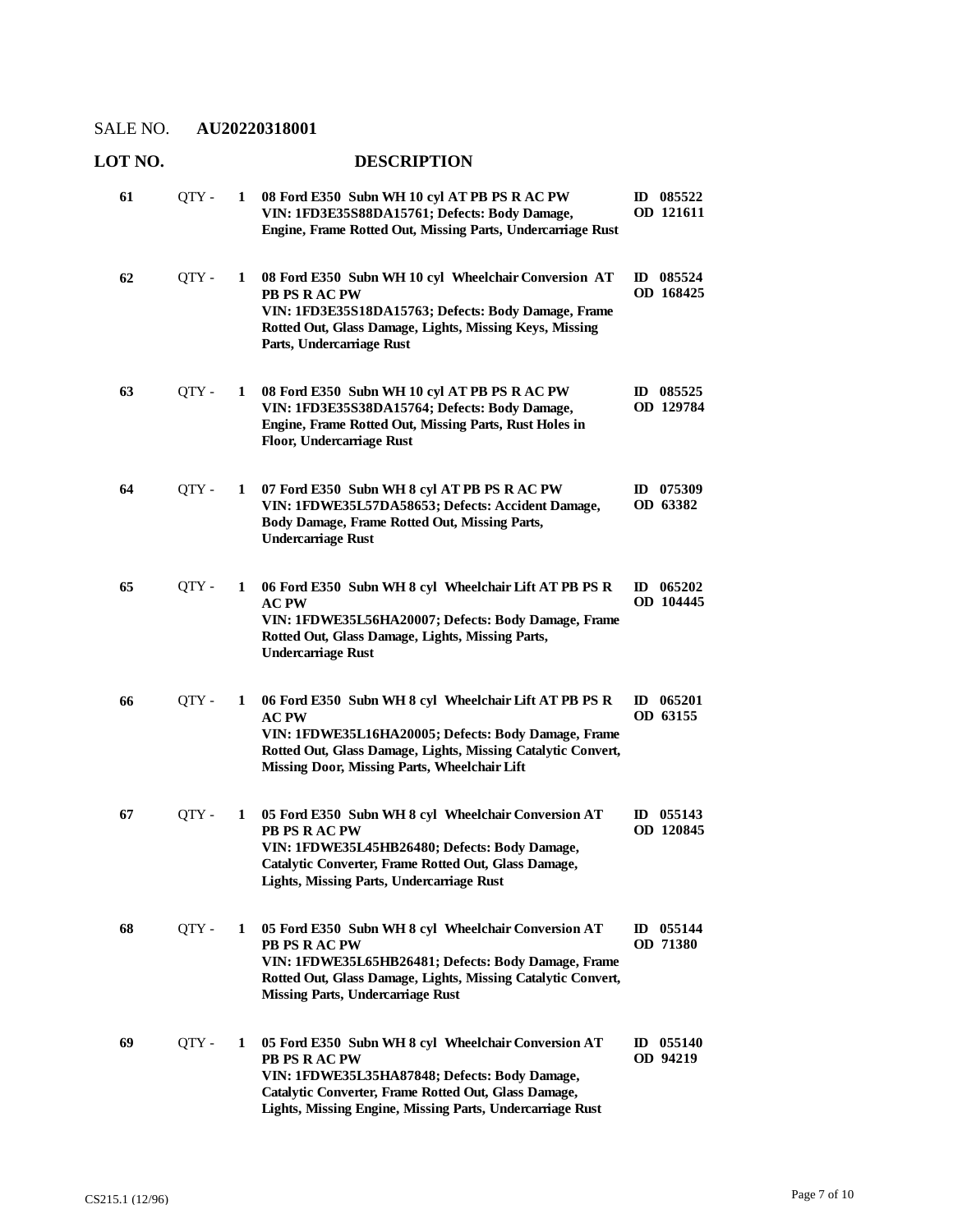| 70 | QTY-  | 1 | 05 Ford E350 Subn WH 8 cyl Wheelchait Conversion AT<br>PB PS R AC PW<br>VIN: 1FDWE35L15HA87847; Defects: Accident Damage,<br>Body Damage, Frame Rotted Out, Glass Damage, Lights, Rust<br>Holes in Floor, Undercarriage Rust            | $ID$ 055139<br>OD 96647  |
|----|-------|---|-----------------------------------------------------------------------------------------------------------------------------------------------------------------------------------------------------------------------------------------|--------------------------|
| 71 | QTY - | 1 | 05 Ford E350 Subn WH 8 cyl Wheelchair Conversion AT<br>PB PS R AC PW<br>VIN: 1FDWE35L85HB26482; Defects: Body Damage, Frame<br>Rotted Out, Glass Damage, Lights, Missing Catalytic Convert,<br><b>Missing Parts, Undercarriage Rust</b> | ID $055145$<br>OD 149249 |
| 72 | QTY-  | 1 | 05 Ford E350 Subn WH 8 cyl Wheelchair Conversion AT<br>PB PS R AC PW<br>VIN: 1FDWE35LX5HB26483; Defects: Body Damage,<br>Catalytic Converter, Frame Rotted Out, Glass Damage,<br>Lights, Missing Parts, Undercarriage Rust              | ID 055146<br>OD 127879   |
| 73 | OTY-  | 1 | 05 Ford E350 Subn WH 8 cyl Wheelchair Conversion AT<br>PB PS R AC PW<br>VIN: 1FDWE35L55HA87849; Defects: Body Damage, Frame<br>Rotted Out, Glass Damage, Lights, Missing Catalytic Convert,<br><b>Missing Parts, Undercarriage Rust</b> | $ID$ 055141<br>OD 81881  |
| 74 | QTY-  | 1 | 07 Ford Taurus 4DSD BL 6 cyl AT PB PS R AC PW<br>VIN: 1FAFP53U37A116692; Defects: Body Damage, Frame<br>Rotted Out, Missing Parts, Undercarriage Rust                                                                                   | ID 071034<br>OD 126024   |
| 75 | QTY-  | 1 | 07 Ford Taurus 4DSD BL 6 cyl AT PB PS R AC PW<br>VIN: 1FAFP53U97A116695; Defects: Body Damage, Frame<br>Rotted Out, Missing Parts, Undercarriage Rust                                                                                   | ID 071036<br>OD 124312   |
| 76 | QTY-  | 1 | 07 Ford Taurus 4DSD BL 6 cyl AT PB PS R AC PW<br>VIN: 1FAFP53U87A116705; Defects: Body Damage, Frame<br>Rotted Out, Glass Damage, Lights, Missing Parts,<br><b>Undercarriage Rust</b>                                                   | $ID$ 071041<br>OD 195115 |
| 77 | QTY - | 1 | 07 Ford Taurus 4DSD BL 6 cyl AT PB PS R AC PW<br>VIN: 1FAFP53U97A116700; Defects: Body Damage, Frame<br>Rotted Out, Glass Damage, Lights, Missing Parts,<br><b>Undercarriage Rust</b>                                                   | ID 071035<br>OD 103206   |
| 78 | QTY - | 1 | 05 Ford Taurus 4DSD GY 6 cyl AT PB PS R AC PW<br>VIN: 1FAFP53245A301653; Defects: Body Damage, Frame<br>Rotted Out, Glass Damage, Lights, Missing Parts,<br><b>Undercarriage Rust</b>                                                   | $ID$ 051976<br>OD 79337  |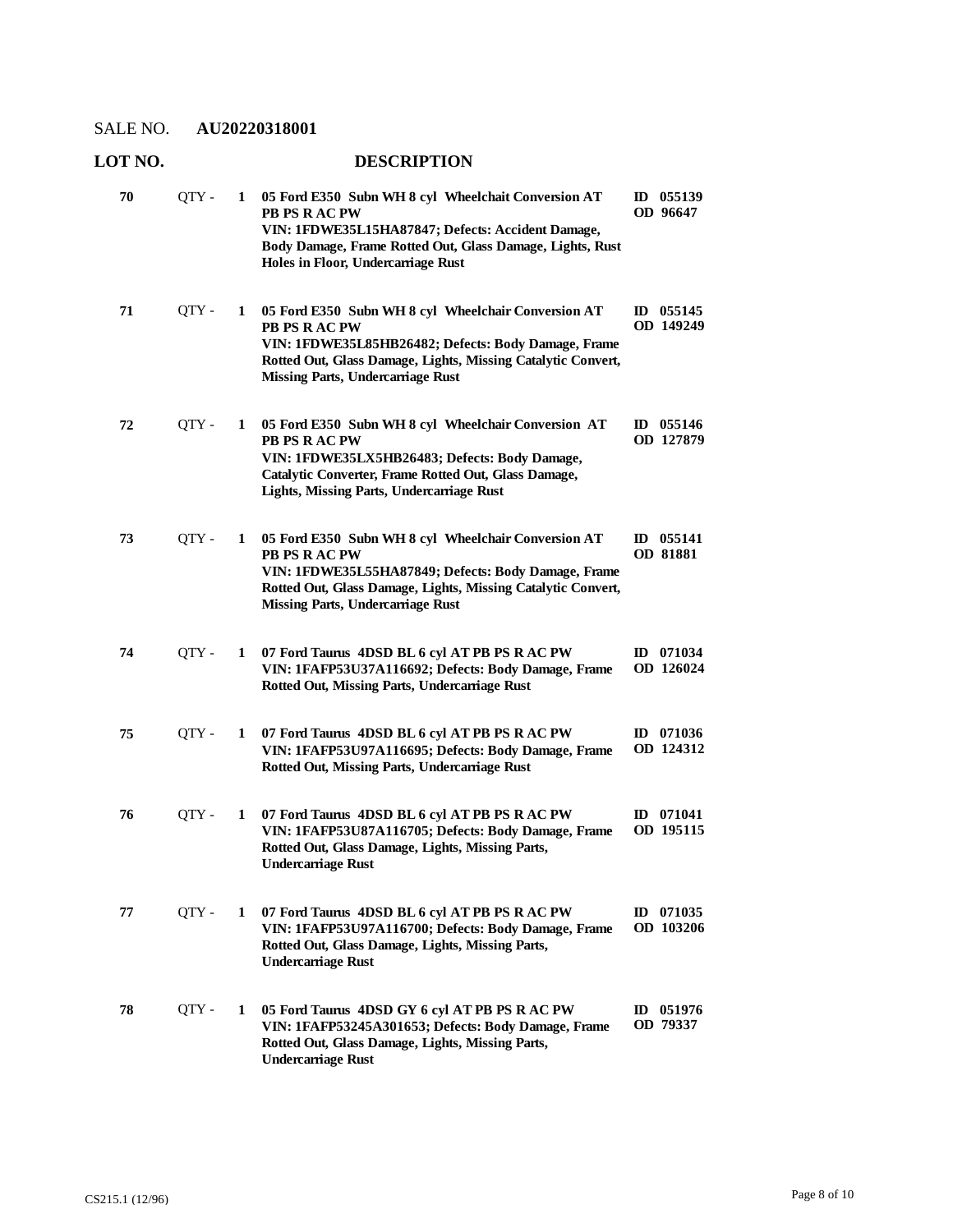| 79 | QTY-  | 1 | 12 Dodge Grand Caravan Subn GY 6 cyl AT PB PS R AC<br><b>PW</b><br>VIN: 2C4RDGBGXCR168401; Defects: Body Damage,<br>Frame Rusted, Glass Damage, Lights, Missing Parts,<br><b>Undercarriage Rust</b>                        | ID 121075<br>OD 161550             |
|----|-------|---|----------------------------------------------------------------------------------------------------------------------------------------------------------------------------------------------------------------------------|------------------------------------|
| 80 | QTY - | 1 | 12 Dodge Grand Caravan Subn BL 6 cyl AT PB PS R AC<br><b>PW</b><br>VIN: 2C4RDGBG2CR366678; Defects: ** OPEN<br>RECALL**, Accident Damage, Frame Rusted, Missing Parts,<br><b>Undercarriage Rust</b>                        | ID 121212<br>OD UNKN               |
| 81 | QTY - | 1 | 10 Dodge Caravan Subn BK 6 cyl AT PB PS R AC PW<br>VIN: 2D4RN4DE7AR303762; Defects: ** OPEN RECALL **,<br>Body Damage, Frame Rotted Out, Missing Parts,<br><b>Undercarriage Rust</b>                                       | ID 101300<br>OD 261386             |
| 82 | QTY-  | 1 | 09 Dodge Caravan Subn GR 6 cyl AT PB PS R AC PW<br>VIN: 2D8HN44E79R653382; Defects: ** OPEN RECALL **,<br>Body Damage, Exhaust, Frame Rotted Out, Missing Parts                                                            | ID 091117<br>OD 136660             |
| 83 | QTY - | 1 | 03 Toyota Prius 4DSD BL 4 cyl Hybrid AT PB PS R AC<br><b>PW</b><br>VIN: JT2BK12U830082470; Defects: Body Damage,<br>Exhaust, Frame Rusted, Glass Damage, Lights, Missing Parts,<br><b>Transmission, Undercarriage Rust</b> | ID 031190<br><b>OD UNKN</b>        |
| 84 | QTY - | 1 | 03 GMC G3500 Savana Subn GR 8 cyl which AT PB PS R<br><b>AC PW</b><br>VIN: 1GDHG39U031226331; Defects: Body Damage, Frame<br>Rusted, Glass Damage, Lights, Missing Keys, Missing Parts,<br><b>Undercarriage Rust</b>       | ID 031412<br>OD UNKN               |
| 85 | QTY - | 1 | 03 GMC G3500 Savana Subn BL 8 cyl Whlchr AT PB PS R<br><b>AC PW</b><br>VIN: 1GDHG39U731227542; Defects: Body Damage, Frame<br>Rusted, Glass Damage, Lights, Missing Parts, Undercarriage<br>Rust                           | ID 031413<br>OD 74661              |
| 86 | QTY - | 1 | 03 GMC G3500 Savana Subn GR 8 cyl which AT PB PS R<br>$\bf AC$ $\bf PW$<br>VIN: 1GDHG39U231217484; Defects: Body Damage, Frame<br>Rusted, Glass Damage, Lights, Missing Keys, Missing Parts,<br><b>Undercarriage Rust</b>  | ID 031414<br>OD UNKN               |
| 87 | QTY - | 1 | 03 GMC G3500 Savana Subn RD 8 cyl which AT PB PS R<br><b>AC PW</b><br>VIN: 1GDHG39U231233278; Defects: Body Damage, Frame<br>Rusted, Missing Parts, Undercarriage Rust                                                     | 031416<br>$\mathbf{D}$<br>OD 82319 |